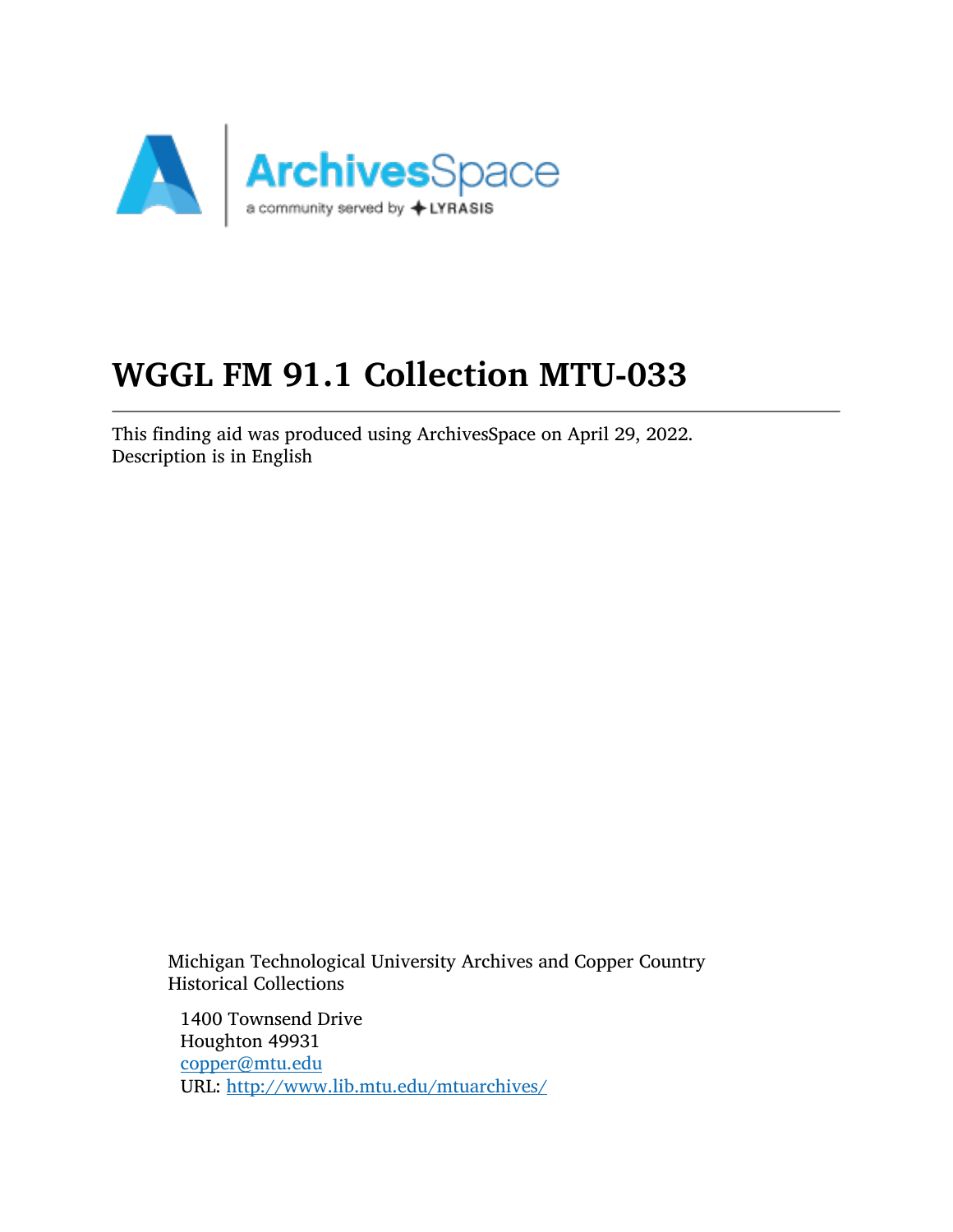# <span id="page-1-0"></span>**Table of Contents**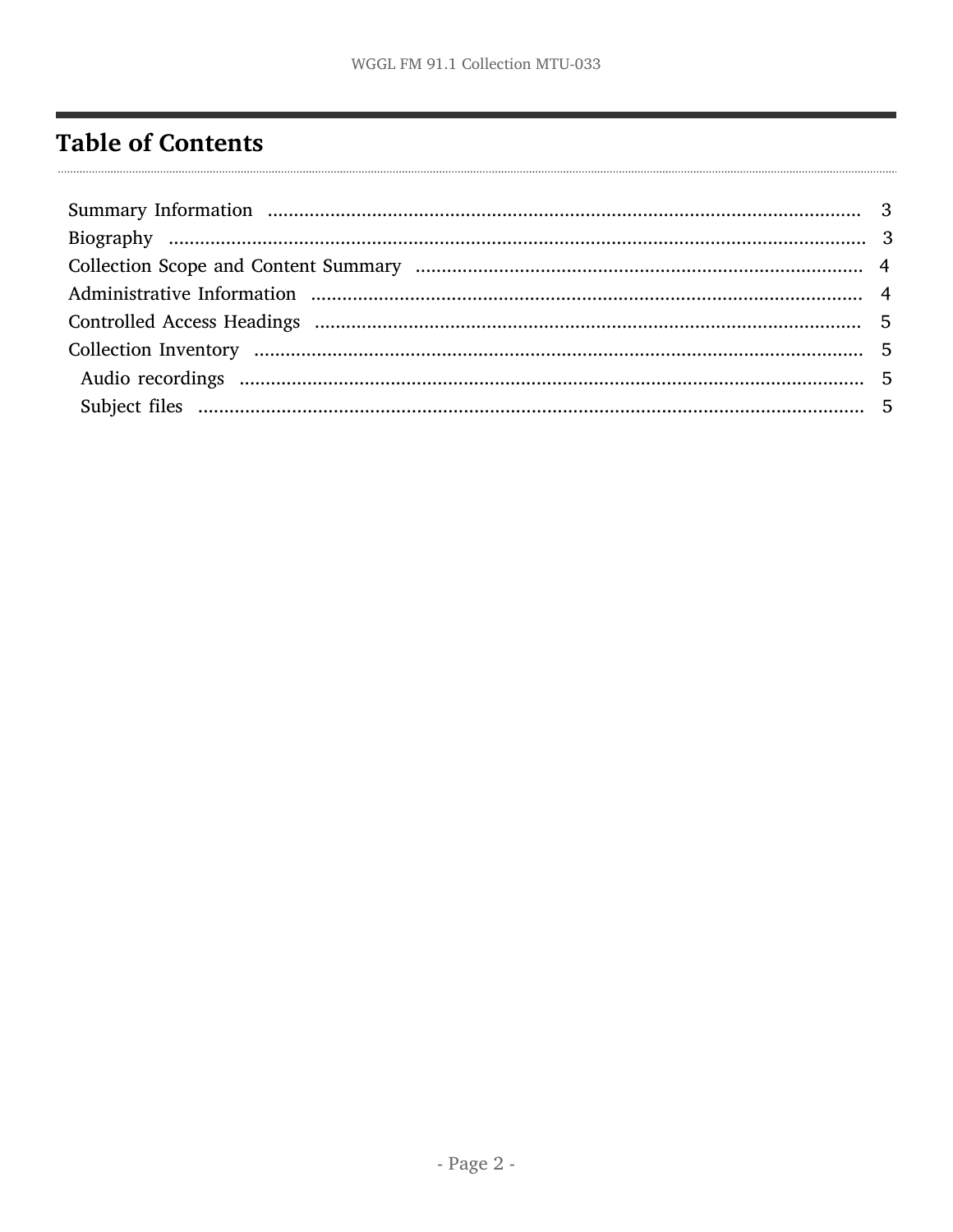## <span id="page-2-0"></span>Summary Information

| Michigan Technological University Archives and Copper<br><b>Country Historical Collections</b><br>WGGL FM 91.1 Collection                                                                                  |
|------------------------------------------------------------------------------------------------------------------------------------------------------------------------------------------------------------|
| <b>MTU-033</b>                                                                                                                                                                                             |
| 1959-1982                                                                                                                                                                                                  |
| 80.9 Cubic Feet 76 paige boxes and 14 manuscript boxes                                                                                                                                                     |
| 80.9 cubic feet (76 paige boxes and 14 manuscript boxes)                                                                                                                                                   |
| English.                                                                                                                                                                                                   |
| 1-76                                                                                                                                                                                                       |
| 77-90                                                                                                                                                                                                      |
| Collection, 1959-1982, of WGGL FM 91.1, a locally broadcast<br>radio station of Michigan Technological University in Houghton,<br>Michigan, eventually becoming an affiliate of Minnesota Public<br>Radio. |
|                                                                                                                                                                                                            |

## Preferred Citation

MTU-033, WGGL FM 91.1 Collection, Michigan Technological University Archives and Copper Country Historical Collections, Houghton, Michigan.

#### ^ [Return to Table of Contents](#page-1-0)

## <span id="page-2-1"></span>Biography

This radio station, an affiliate of Minnesota Public Radio as of 2011, offers news and classical music. The station broadcasts from the Michigan Technological University campus in Houghton, Michigan, in the Administration and Student Services building and receives some support from MTU. WGGL can be heard on 91.1 FM stereo throughout the western Upper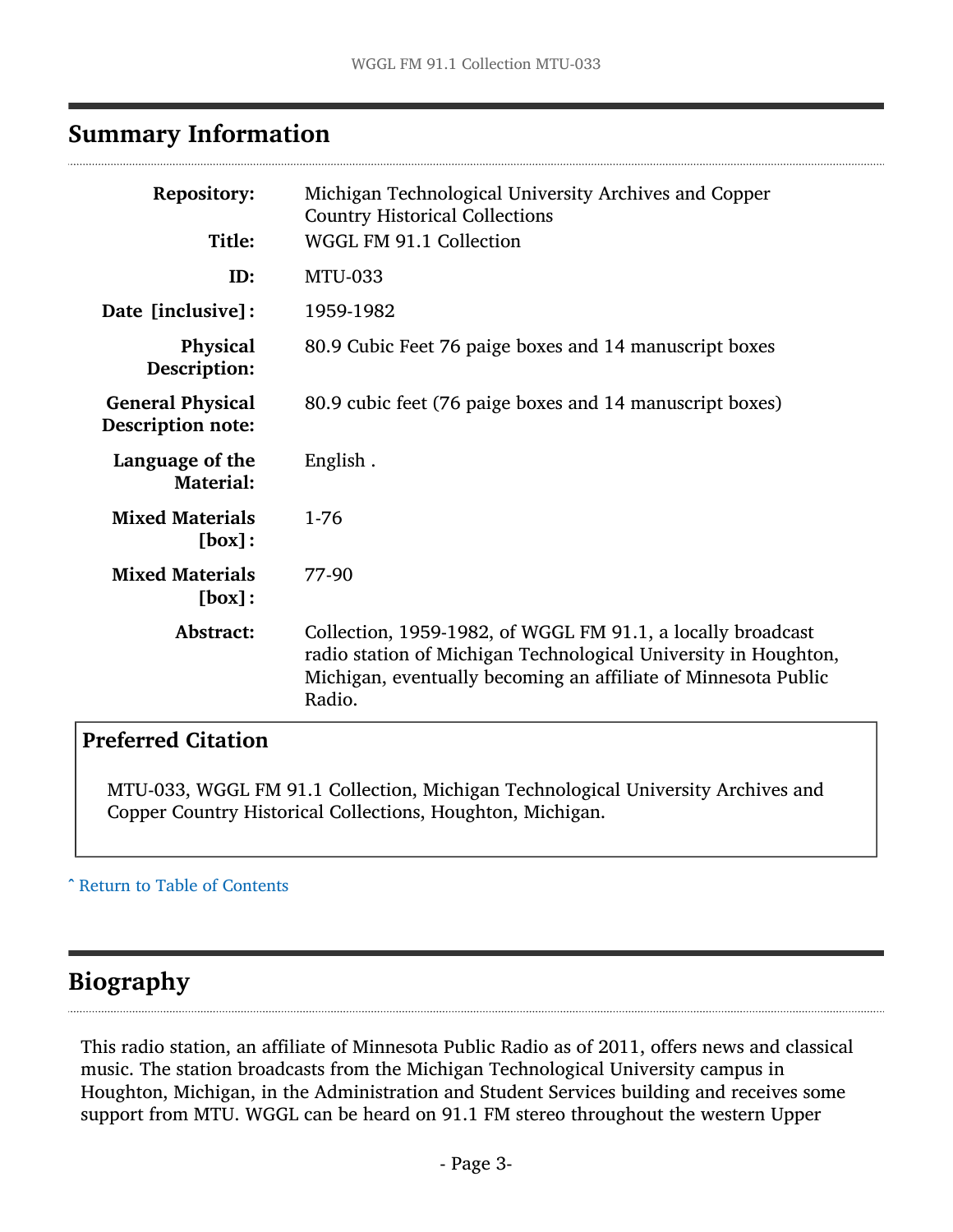Peninsula. Joseph Kirkish, Professor Emeritus, founded WGGL and managed the radio station from 1969 to 1976, broadcasting a variety of groundbreaking programs, from discussions on controversial local issues to foreign programs that served the needs of Michigan Technological University's international students.

^ [Return to Table of Contents](#page-1-0)

## <span id="page-3-0"></span>Collection Scope and Content Summary

Collection, 1959-1982, of WGGL FM 91.1, a locally broadcast radio station of Michigan Technological University in Houghton, Michigan, eventually becoming an affiliate of Minnesota Public Radio. The majority of the collection includes reel to reel magnetic tapes with some office files and other printed ephemera.

^ [Return to Table of Contents](#page-1-0)

## <span id="page-3-1"></span>Administrative Information

### Publication Statement

Michigan Technological University Archives and Copper Country Historical Collections

1400 Townsend Drive Houghton 49931 [copper@mtu.edu](mailto:copper@mtu.edu) URL: <http://www.lib.mtu.edu/mtuarchives/>

#### Access

Available for use in the Michigan Technological University Archives and Copper Country Historical Collections. Access to audiovisual materials in this collection are currently restricted due to technical requirements for playback.

### Conditions Governing Use

Various copying restrictions apply. Guidelines are available from Michigan Technological University Archives & Copper Country Historical Collections.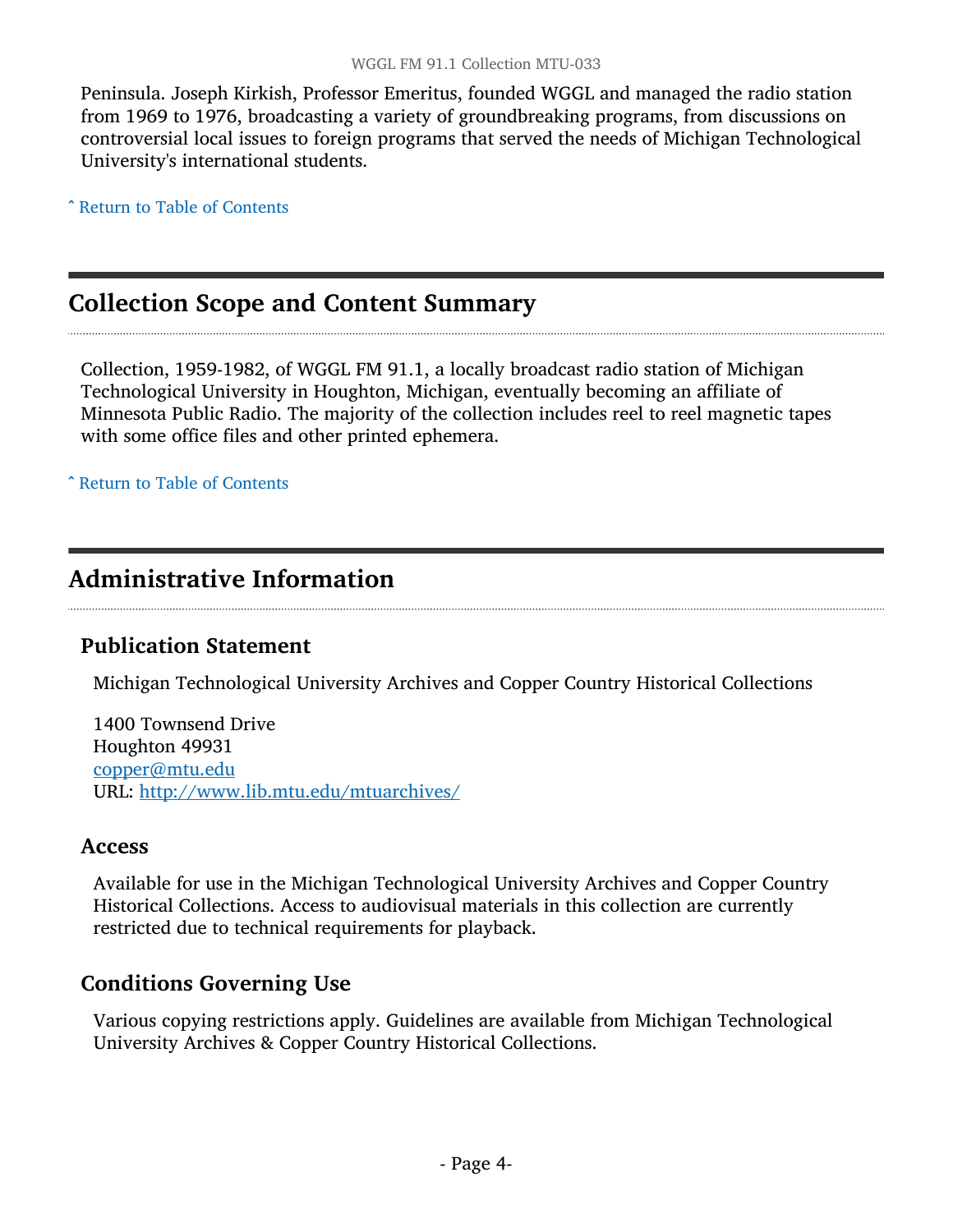#### ^ [Return to Table of Contents](#page-1-0)

## <span id="page-4-0"></span>Controlled Access Headings

- Radio broadcasting -- Michigan -- Houghton
- **Broadcasts**
- Houghton (Mich.)
- Office files
- Audiovisual materials
- Michigan Technological University

## <span id="page-4-1"></span>Collection Inventory

## <span id="page-4-2"></span>Audio recordings box 1-76

^ [Return to Table of Contents](#page-1-0)

## <span id="page-4-3"></span>Subject files

| Title/Description                                                                                                      | <b>Instances</b> |             |
|------------------------------------------------------------------------------------------------------------------------|------------------|-------------|
| Academic affairs, vice president, 1969-1970                                                                            | box 77           | folder 1    |
| Administrative forum, 1977-1979                                                                                        | box 77           | folder 2    |
| Administrative services, 1975-1980                                                                                     | box 77           | folder 3    |
| Audience research companies, 1976-1977                                                                                 | box 77           | folder 4    |
| Bicentennial, 1974-1976                                                                                                | box 77           | folder 5    |
| Biology, department of, 1973-1980                                                                                      | box 77           | folder 6    |
| Biosphere, 1971-1980                                                                                                   | box 77           | folder 7-12 |
| Board of control (MTU), 1973-1980i                                                                                     | box 78           | folder 1    |
| Board of control, formal session, Michigan Technological<br>University, agenda and supporting papers, G.R. Noble, 1978 | box 78           | folder 2    |
| Broadcasting foundation of America, 1973-1977                                                                          | box 78           | folder 3    |
| Broadcast news, 1974-1979                                                                                              | box 78           | folder 4    |
| Burgan, Read G., 1973-1980                                                                                             | box 78           | folder 5    |
|                                                                                                                        |                  |             |

Business, school of , 1973-1980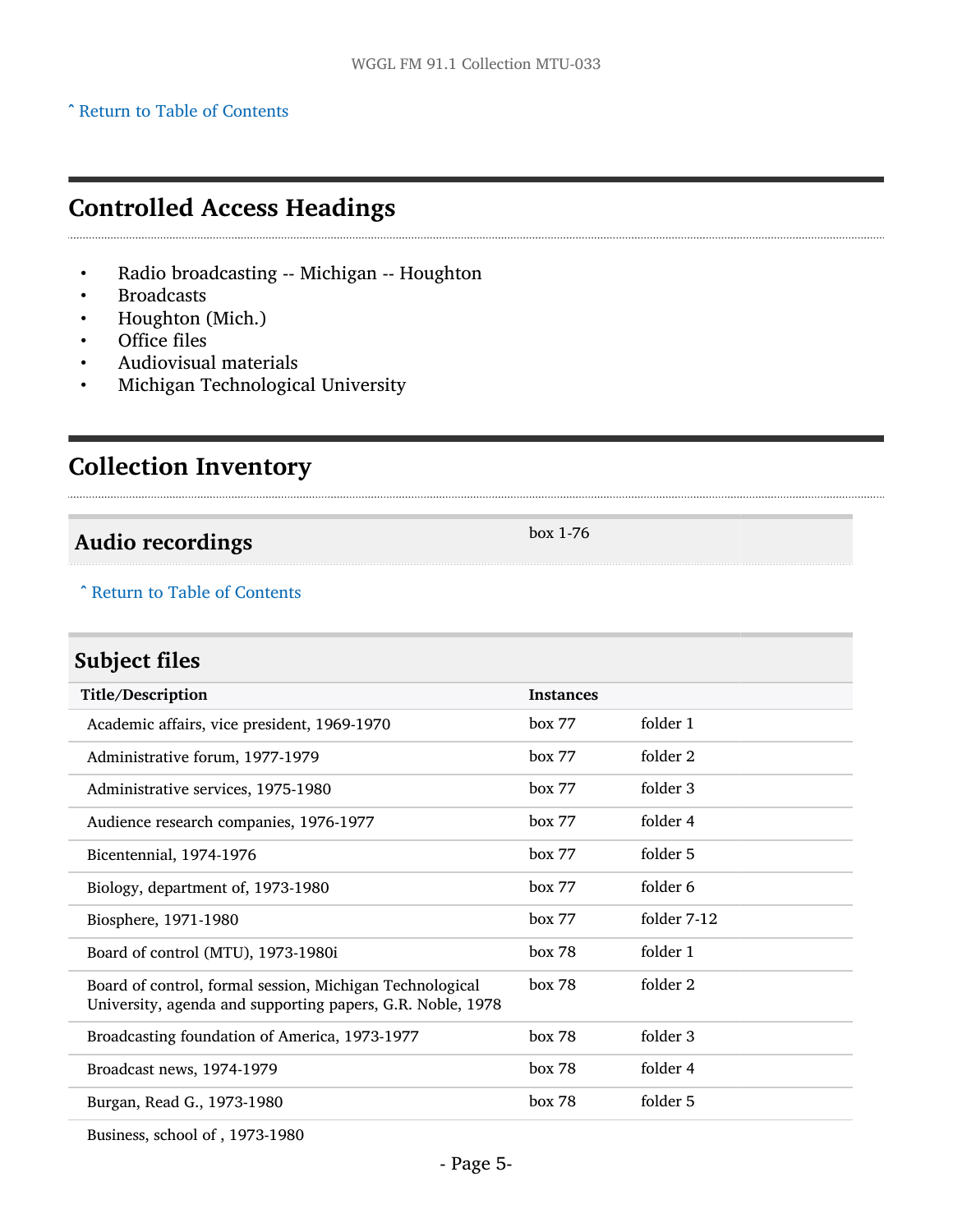|                                                                                        | box 78 | folder 6     |
|----------------------------------------------------------------------------------------|--------|--------------|
| Control board operators (CBO) handbook, 1969-1976                                      | box 78 | folder 7     |
| Control board operators (CBO), general, 1973-1980                                      | box 78 | folder 8     |
| Chemistry, department of, 1973                                                         | box 78 | folder 9     |
| Christmas, 1973-1979                                                                   | box 78 | folder 10    |
| Closing of WGGL, 1980                                                                  | box 78 | folder 11-12 |
| College for kids, 1978-1979                                                            | box 78 | folder 13    |
| Commencement, 1976                                                                     | box 78 | folder 14    |
| Commencement, 1977                                                                     | box 78 | folder 15    |
| Commencement, MTU, 1977-1981                                                           | box 78 | folder 16    |
| Communication services (MTU), 1973-1980                                                | box 78 | folder 17    |
| Computer center (MTU), 1973-1976                                                       | box 79 | folder 1     |
| Concert-lecture, 1974-1980                                                             | box 79 | folder 2     |
| Continuing education (MTU), 1972-1977                                                  | box 79 | folder 3     |
| Controller, office of (MTU), 1973-1979                                                 | box 79 | folder 4     |
| Copper Country intermediate school district, 1973-1979                                 | box 79 | folder 5     |
| Copper island sentinel, 1978                                                           | box 79 | folder 6     |
| Coppertown U.S.A., 1976                                                                | box 79 | folder 7     |
| Corporate associates, 1974                                                             | box 79 | folder 8     |
| Corporation for public broadcasting (CPB) annual financial<br>survey, 1978             | box 79 | folder 9     |
| Corporation for public broadcasting (CPB) annual radio<br>survey, 1970-1976            | box 79 | folder 10-14 |
| Corporation for public broadcasting (CPB) annual radio<br>survey, 1970-1976            | box 80 | folder 1-4   |
| Corporation for public broadcasting (CPB) annual radio<br>survey, financial, 1979-1980 | box 80 | folder 5     |
| Corporation for public broadcasting (CPB) annual report,<br>1977-1978                  | box 80 | folder 6     |
| Corporation for public broadcasting (CPB) annual survey,<br>financial, 1980            | box 80 | folder 7-8   |
| Corporation for public broadcasting (CPB) community<br>service grant, 1975             | box 80 | folder 9     |
| Corporation for public broadcasting (CPB) community<br>service grant, 1978-1981        | box 81 | folder 1-2   |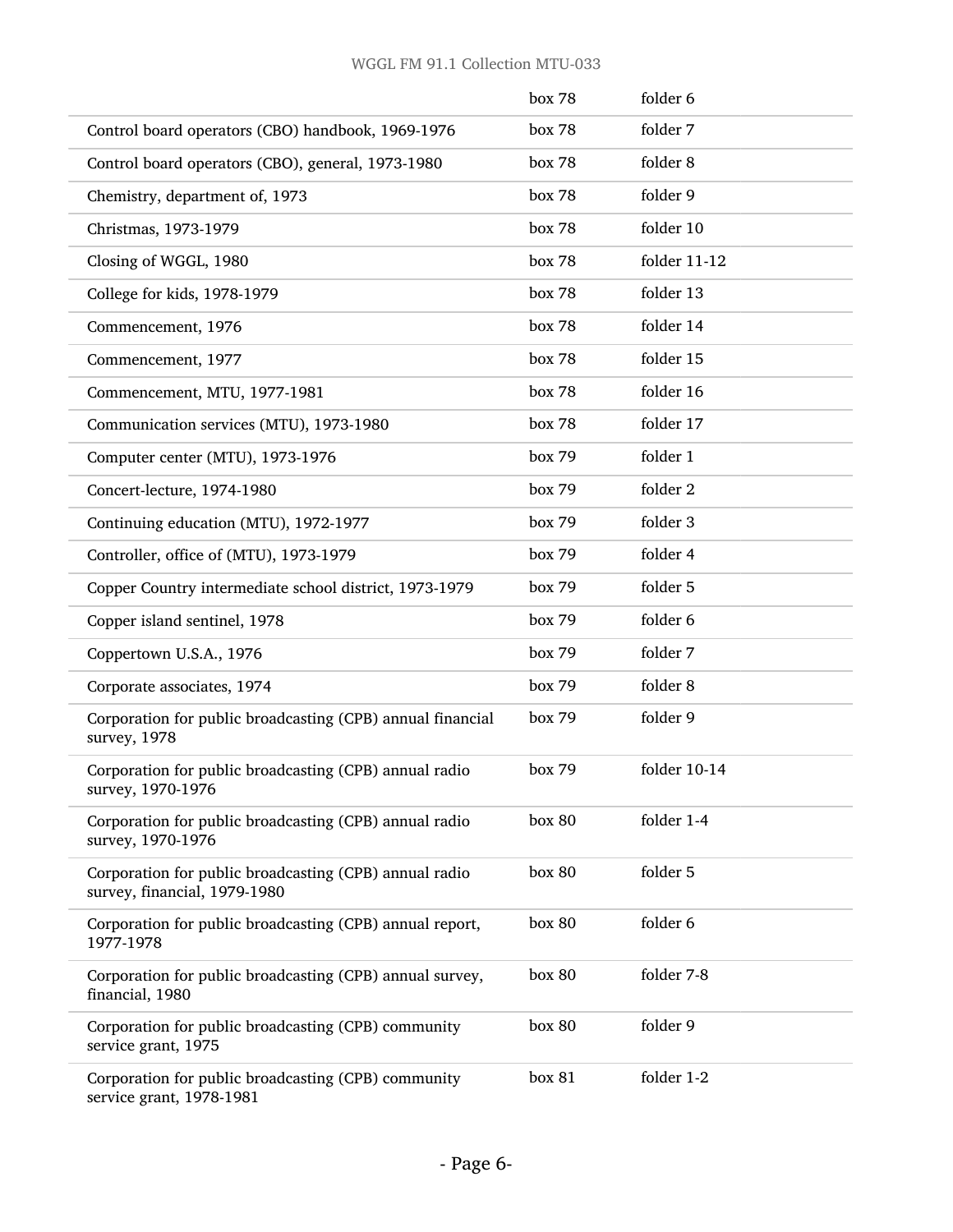| Corporation for public broadcasting (CPB) community<br>service project, 1970-1972       | box 81 | folder 3   |
|-----------------------------------------------------------------------------------------|--------|------------|
| Corporation for public broadcasting (CPB) community<br>service project grant, 1972-1973 | box 81 | folder 4-5 |
| Corporation for public broadcasting (CPB) correspondence,<br>1969-1980                  | box 81 | folder 6-7 |
| Corporation for public broadcasting (CPB) facilities survey,<br>1977-1980               | box 81 | folder 8-9 |
| Current topics, 1975-1980                                                               | box 81 | folder 10  |
| Current topics thru november programs not on file, 1976                                 | box 81 | folder 11  |
| Daily mining gazette, 1974-1980                                                         | box 81 | folder 12  |
| Dean of students (MTU), 1975-1980                                                       | box 81 | folder 13  |
| Detroit and northern savings and loan association,<br>1970-1973                         | box 81 | folder 14  |
| Development promotion, 1977                                                             | box 81 | folder 15  |
| DNR, 1975                                                                               | box 81 | folder 16  |
| Emergency power, 1980                                                                   | box 81 | folder 17  |
| Employee relations (MTU), 1967-1980                                                     | box 82 | folder 1-2 |
| Engineering, college of, 1974                                                           | box 82 | folder 3   |
| Financial info, sperr hall, 1967-1971                                                   | box 82 | folder 4   |
| Forestry and wood products, school of (MTU), undated                                    | box 82 | folder 5   |
| Friends of WGGL, 1978-1980                                                              | box 82 | folder 6-7 |
| Graduate studies (MTU), 1974-1980                                                       | box 82 | folder 8   |
| Halkola, Dave, 1977-1979                                                                | box 82 | folder 9   |
| Heglin, Mark, 1978-1980                                                                 | box 82 | folder 10  |
| Gundlach, Herman, Inc., 1973-1980                                                       | box 82 | folder 11  |
| Homestake copper company, 1973                                                          | box 82 | folder 12  |
| HU112, 1970-1971                                                                        | box 82 | folder 13  |
| Humanities department (MTU), 1975-1980                                                  | box 82 | folder 14  |
| Industrial learning center, 1977-1979                                                   | box 82 | folder 15  |
| Instructional programming, 1975-1978                                                    | box 83 | folder 1   |
| J. B. Kirkish for WGGL, 1968-1972                                                       | box 83 | folder 2   |
| Kaufman, Sue, 1971-1979                                                                 | box 83 | folder 3   |
| Kedzior, Mary, 1980                                                                     | box 83 | folder 4   |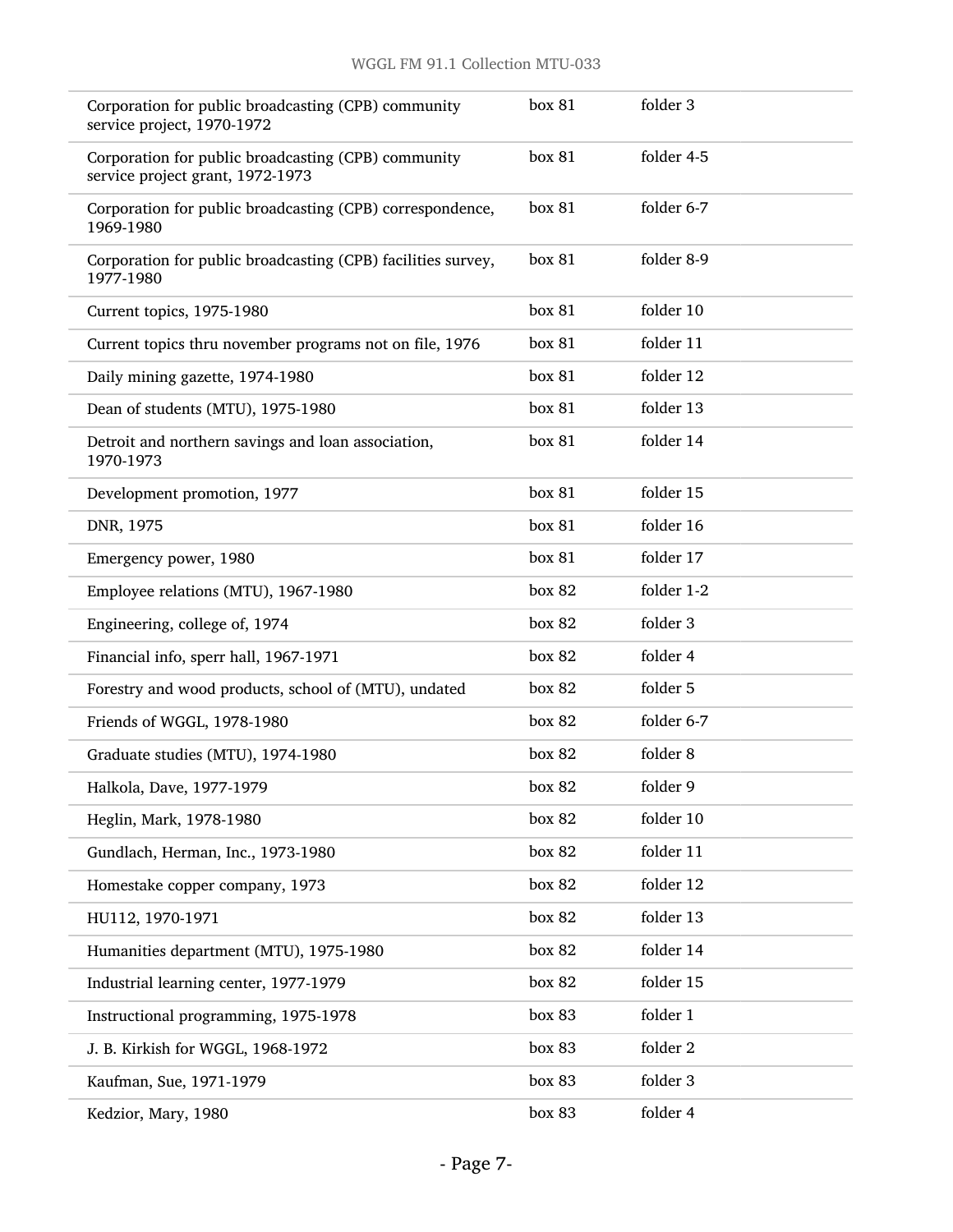| Kemppainen, Carey, 1974                                                                            | box 83 | folder 5     |
|----------------------------------------------------------------------------------------------------|--------|--------------|
| Kovachich, Mary, correspondence, 1974-1980                                                         | box 83 | folder 6     |
| Land, Ronald, correspondence, 1975-1976                                                            | box 83 | folder 7     |
| Letters from listeners, 1978-1980                                                                  | box 83 | folder 8-10  |
| Letters from listeners, Canada, 1970-1973                                                          | box 83 | folder 11-13 |
| Letters from listeners, Copper Country, 1973                                                       | box 84 | folder 1     |
| Letters from listeners, Grand Marais and Thunder Bay trip,<br>1973-1980                            | box 84 | folder 2     |
| Letters from listeners, pre1978, 1974-1977                                                         | box 84 | folder 3-6   |
| Library, the, 1973-1980                                                                            | box 84 | folder 7     |
| Lienau, James, 1971-1980                                                                           | box 84 | folder 8-10  |
| Lode (MTU), 1973-1980                                                                              | box 84 | folder 11    |
| Logs, historical, Michigan College of Mining and<br>Technology, radio production center, 1961-1964 | box 84 | folder 12    |
| Math computers and you rock, 1979                                                                  | box 85 | folder 1     |
| McGrody, John J., 1977-1978                                                                        | box 85 | folder 2     |
| Meeting minutes, 1969-1970                                                                         | box 85 | folder 3     |
| Memos, staff, 1973-1977                                                                            | box 85 | folder 4     |
| Michigan, 1974-1976                                                                                | box 85 | folder 5     |
| Michigan Tech fund, 1975-1980                                                                      | box 85 | folder 6     |
| Michigan Technological University, long range plan, 1978                                           | box 85 | folder 7     |
| Michigan Technological University, student radio<br>committee, 1978                                | box 85 | folder 8     |
| Michigan Technological University, tape cabinets completed<br>in alphabetical order, undated       | box 85 | folder 9-10  |
| Mike Roche, 1976-1977                                                                              | box 85 | folder 11    |
| Minutes, staff meeting, 1973                                                                       | box 85 | folder 12    |
| National association of educational broadcasters 1973<br>convention, 1969-1972                     | box 85 | folder 13    |
| National organization for women (NOW), 1975                                                        | box 85 | folder 14    |
| News releases (WGGL), 1971-1975                                                                    | box 85 | folder 15-16 |
| Noble, G. Ralph, 1970-1972                                                                         | box 86 | folder 1     |
| Physical plant (MTU), 1969-1972                                                                    | box 86 | folder 2     |
| Physics department (MTU), 1971                                                                     | box 86 | folder 3     |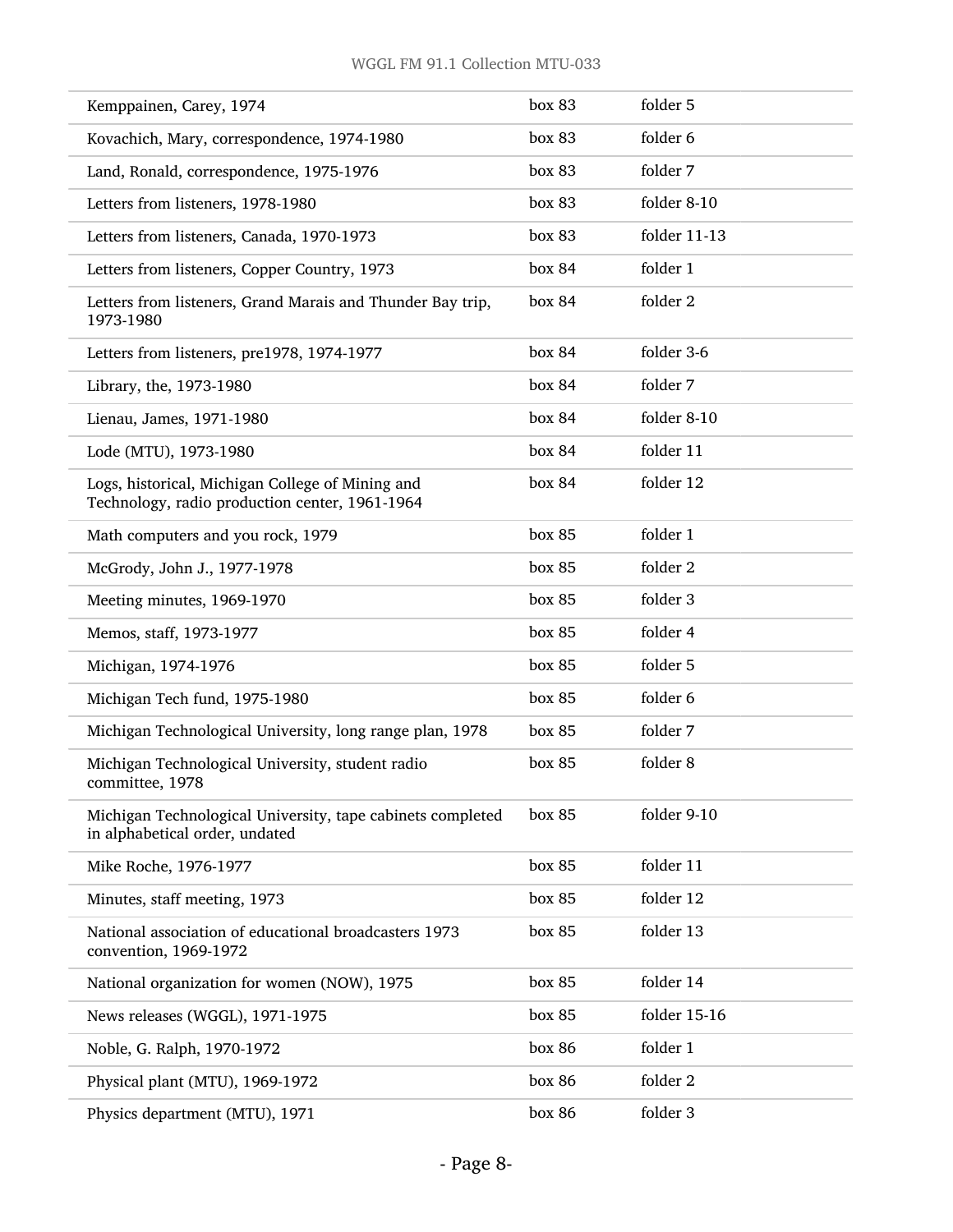| Policy statement, 1972-1975                                        | box 86 | folder 4     |
|--------------------------------------------------------------------|--------|--------------|
| Polls (WGGL), 1970-1976                                            | box 86 | folder 5     |
| President (MTU), 1970-1979                                         | box 86 | folder 6     |
| President (MTU), Dr. Dale Stein, 1974-1980                         | box 86 | folder 7     |
| Presidents office, 1968-1970                                       | box 86 | folder 8     |
| Program comments, 1973                                             | box 86 | folder 9     |
| Program guidelines, 1979                                           | box 86 | folder 10    |
| Program notes, 1971                                                | box 86 | folder 11    |
| Programming report, 1973                                           | box 86 | folder 12    |
| Public file, 1972-1979                                             | box 86 | folder 13    |
| Public relations, 1972-1974                                        | box 86 | folder 14    |
| Public safety (MTU), 1974-1980                                     | box 86 | folder 15    |
| Public services, division of (MTU), 1970-1979                      | box 86 | folder 16-18 |
| Purdum, Lewis, correspondence, 1971-1973                           | box 86 | folder 19-20 |
| Questionnaires, 1971                                               | box 87 | folder 1     |
| Radiotelevisione Italiana (RAI), 1969-1970                         | box 87 | folder 2     |
| Releases, 1972                                                     | box 87 | folder 3     |
| Religion in the news, biographical, 1974-1975                      | box 87 | folder 4     |
| Religion in the news material new, 1974-1975                       | box 87 | folder 5     |
| Research office (MTU), 1965-1980                                   | box 87 | folder 6-8   |
| Ruhl, Warney, 1979                                                 | box 87 | folder 9     |
| Sanguine/seafarer, 1975-1976                                       | box 87 | folder 10    |
| Science and technology, applications, correspondence,<br>1974-1975 | box 87 | folder 11    |
| Science and technology in review, undated                          | box 87 | folder 12    |
| Science and technology producer candidates, 1974                   | box 87 | folder 13    |
| Scripts, undated, 1971-1974                                        | box 87 | folder 14-15 |
| Scripts, look into past, undated, 1967                             | box 87 | folder 16    |
| Smith, Bruce, correspondence, 1974-1980                            | box 87 | folder 17    |
| Snowmobile, 1973-1979                                              | box 87 | folder 18    |
| Student council, 1978-1979                                         | box 87 | folder 19    |
| Studio renovation, 1973-1976                                       | box 87 | folder 20    |
|                                                                    |        |              |

Suomi college, 1973-1979